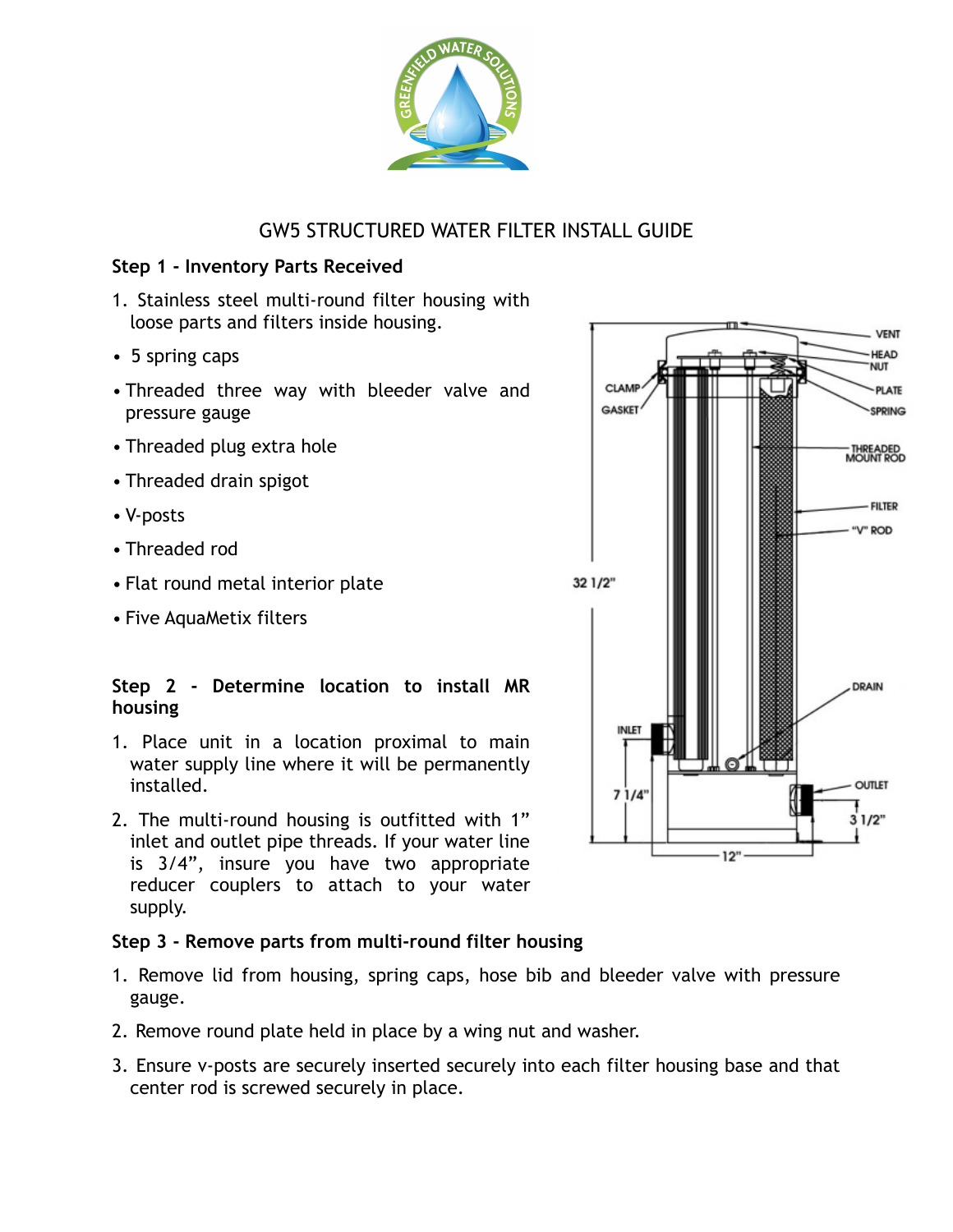- 4. The structuring and energizing apparatus is pre-installed. This consists of a vortex flow tube and a Harmonizer cartridge.
- 5. Remove plastic wrapping from AquaMetix filters and confirm black rubber gaskets are in place on both ends of each filter.
- 6. Carefully slide AquaMetix filter cartridges onto v-posts. Do not use excessive force to avoid damage to filter cartridges. All filters should be securely seated.
- 7. Insert spring loaded caps onto the top end cap of each filter. Solid end of spring loaded cap is designed to fit inside the top end of each AquaMetix filter to hold it in place and to create a water tight seal.
- 8. Replace round top plate, aligning holes with the spring caps and tighten securely with wing nut.
- 9.Check MR housing gasket to ensure it is not damaged and in place before attaching lid.

11. Align and attach the lid and secure with t-clamp. Tighten clamp hand tight while repeatedly and lightly tapping the full circumference of the bracket with a wood block or rubber mallet and then use a wrench on the wing nut to tighten securely.

From Water Supply

(see video on website video page for a visual).

- 10.Securely screw threaded three way w/pressure gauge and bleeder valve into place onto lid of housing. Screw the 1/2" NPT 1/4 turn hose bib at the bottom of the tank. (Teflon tape has been applied. As an option also apply pipe sealant).
- 11.Screw drain plug and spigot into threaded openings at bottom of the housing. Close spigot before turning on water.
- **Step 4** Connecting to main water supply line
- 1. Shut off main water supply valve
- 2. Insure water shut-off valves are installed before and after filter housing inlet and outlet and a bypass line should also be installed into your water supply.
- 3. After the water supply line have been attached to the inlet and outlet, have towel available and open the bleeder valve on lid and slowly fill with water shutting off the bleeder valve only after all air has been expelled from the housing

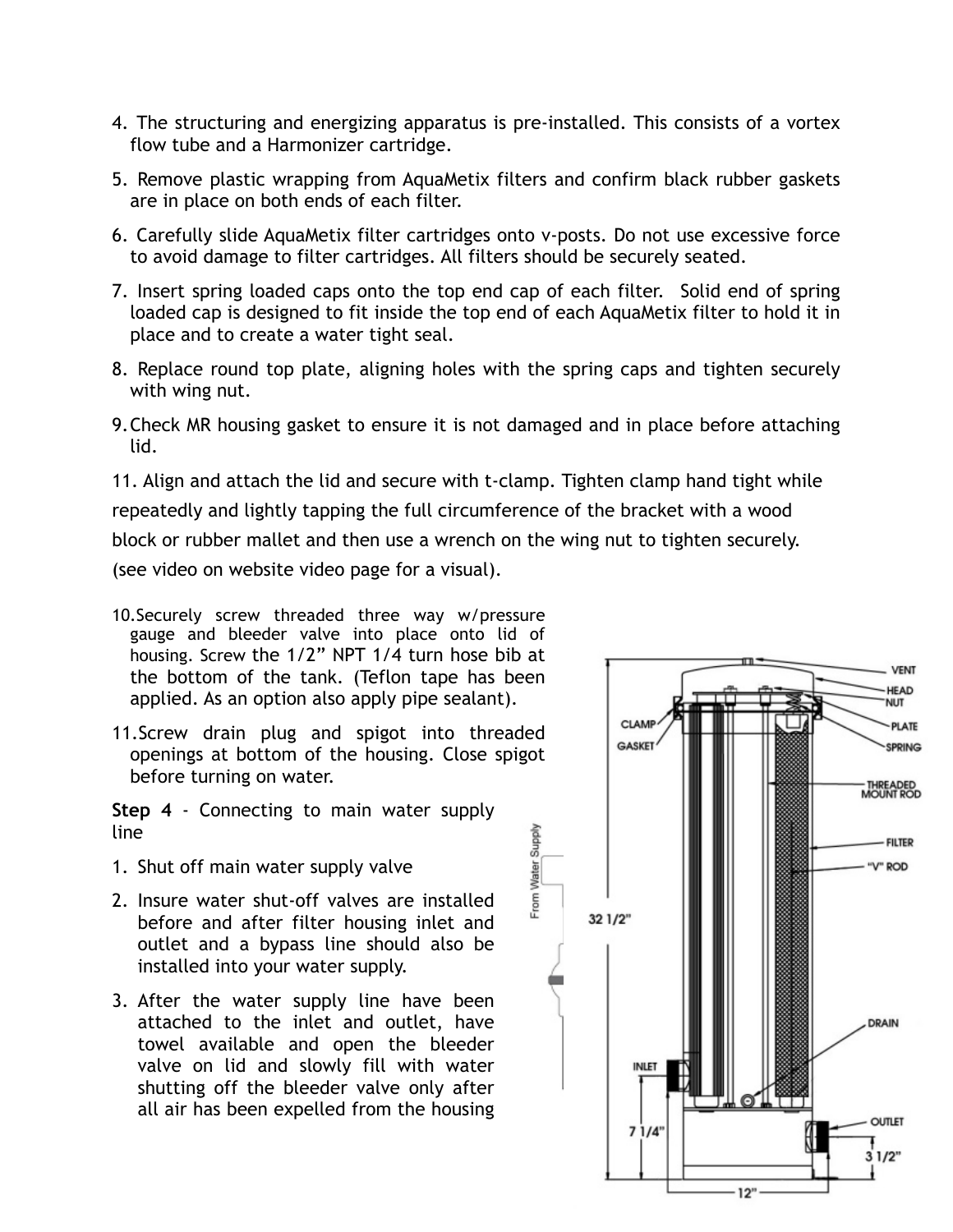and a steady stream of water is flowing out of the bleeder valve.

- 4. Shut off water supply and allow 20 minutes for filters to saturate with water.
- 5. After 20 minutes, run water for 10 minutes to flush out filter residue.
- 6. Check for leaks.
- 7. Congratulations! Your MR5 Structured Water Filter is now operational.

## **INSTRUCTIONS FOR ANNUAL FILTER REPLACEMENT**

- 1.Close water supply inlet and outlet valves.
- 2.Open spigot at base of the filter housing using a garden hose and bucket to capture water. Drain just enough water to insure water doesn't slosh over the housing water when removing filter cartridges.
- 3.Loosen cover clamp nut and remove T-bolt from retainer ring. Remove cover clamp and lid. *(Do not attempt to remove cover without first releasing pressure from the housing)*.
- 4. Remove wing nut holding top plate which holds the filters in place.

5. Have a plastic 5 gallon bucket available for spent filters. Remove all spent cartridges and carefully install new filter cartridges insuring rubber gaskets are in place.

7. Align and attach the lid and secure with t-clamp. Tighten clamp hand tight while repeatedly and lightly tapping the full circumference of the bracket with a wood block or rubber mallet and then use a wrench on the wing nut to tighten securely. (see video on website video page for a visual).

8. Open inlet valve slowly. Have towel available and keep bleeder open until a steady stream of liquid comes out of vent. Close bleeder valve. Check for leaks. If leaks appear, close inlet valve, relieve pressure by opening drain and repeat steps above.

**INSTALL WARNING: Do not connect copper fittings directly to stainless steel fittings as this will promote corrosion. Use brass, PVC or poly fittings in lieu of copper when connecting to the multi-round stainless steel housing.** 

# **TROUBLE SHOOTING TIPS**

PRESSURE GAUGE ATTACHMENT - Ensure it is screwed in all the way to prevent leaking.

GASKET - Ensure gasket is free of debris before attaching lid.

ATTACHING LID CLAMP - Use your palm or a rubber mallet to tap out any slack from back to front on both sides. This should be done 2-3 times while tightening the clamp. After having tightened the clamp securely without the aid of a wrench, use a wrench to tighten until clamp ends are almost touching.